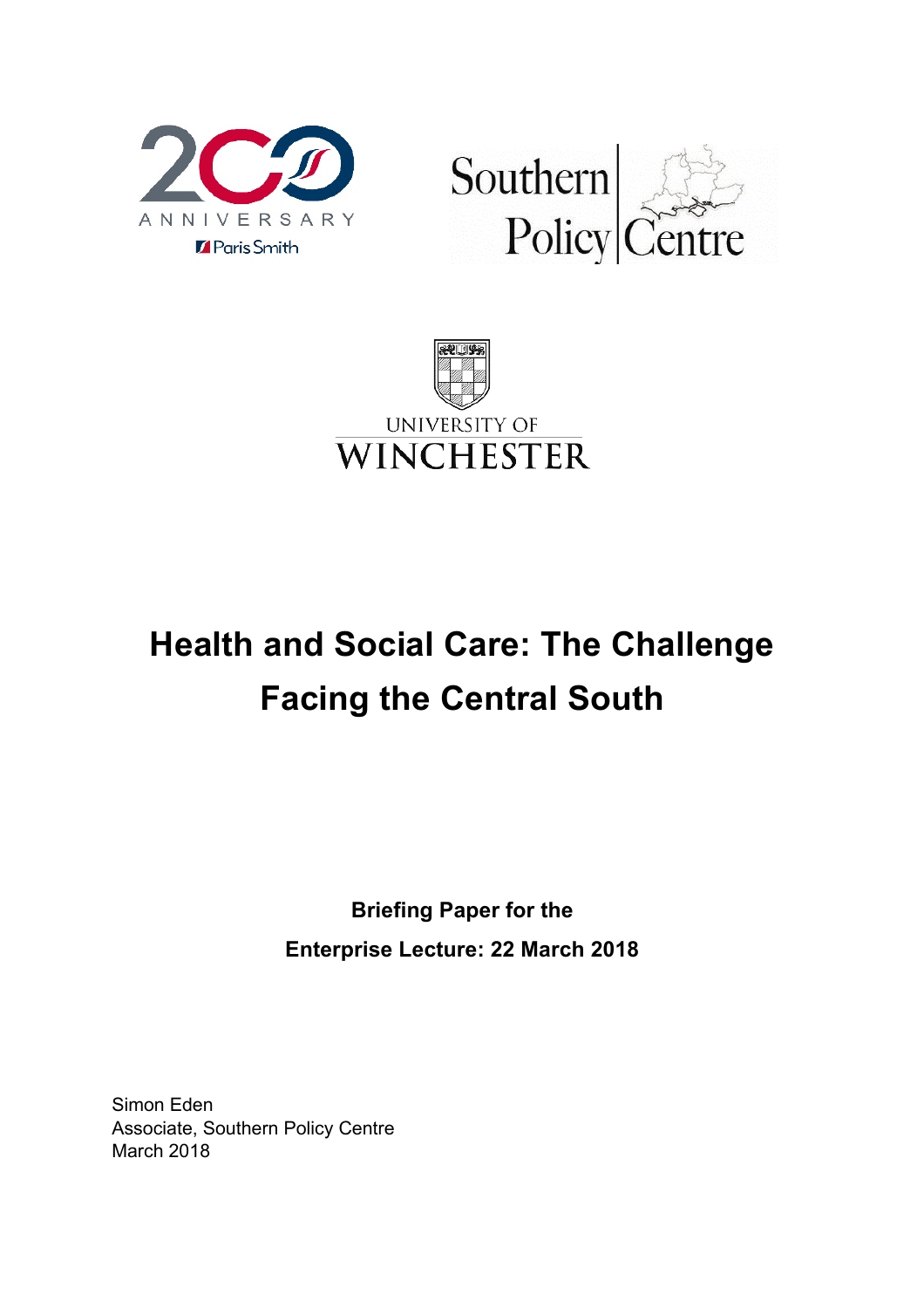## Introduction

One of the greatest challenges facing our public services in the next few years will be meeting the demands placed on health and social services by demographic changes. At present people aged over 65 make up 1 in 5 of the population, and all forecasts show that proportion will increase over the next few years.

The growing number of older people is in no small measure due to the medical and social progress we have made in recent years. Yet, whilst many can look forward to longer lives, they may also face more complex medical conditions and physical challenges as they age. As our society includes more older people so it will have to address those challenges.

One widely discussed consequence of our ageing population is the financial pressure it will put on local councils and the health service. Budgets are already under pressure, and services stretched. But our ageing society means demand for



community support services will grow, and hospitals will see more beds occupied by older people with complex conditions. Services and facilities already under strain will have to find new, more cost effective ways of supporting people later in life.

The challenge is not just one for public services. Supporting older people can put pressure on their families, and on our economy. Family carers will need to take time

off work, will face financial pressures and may even themselves become ill through the stresses of caring. It is in all our interests to make sure we look after older members of the community.

At the same time there are also opportunities: for individuals to enjoy a good life in later years, and for society to benefit from the knowledge, skills and experience of older people. Families gain from the generations coming together, with the young learning and older people feeling they can continue to contribute – indeed they are often a key part of the family economy.

The University of Winchester and the Southern Policy Centre want to encourage a wider debate about these demographic challenges and explore how the Central South can meet them. Our joint Health & Social Care Seminar on 22 March 2018 begins that debate. This Briefing Paper provides some background information to help inform the discussion.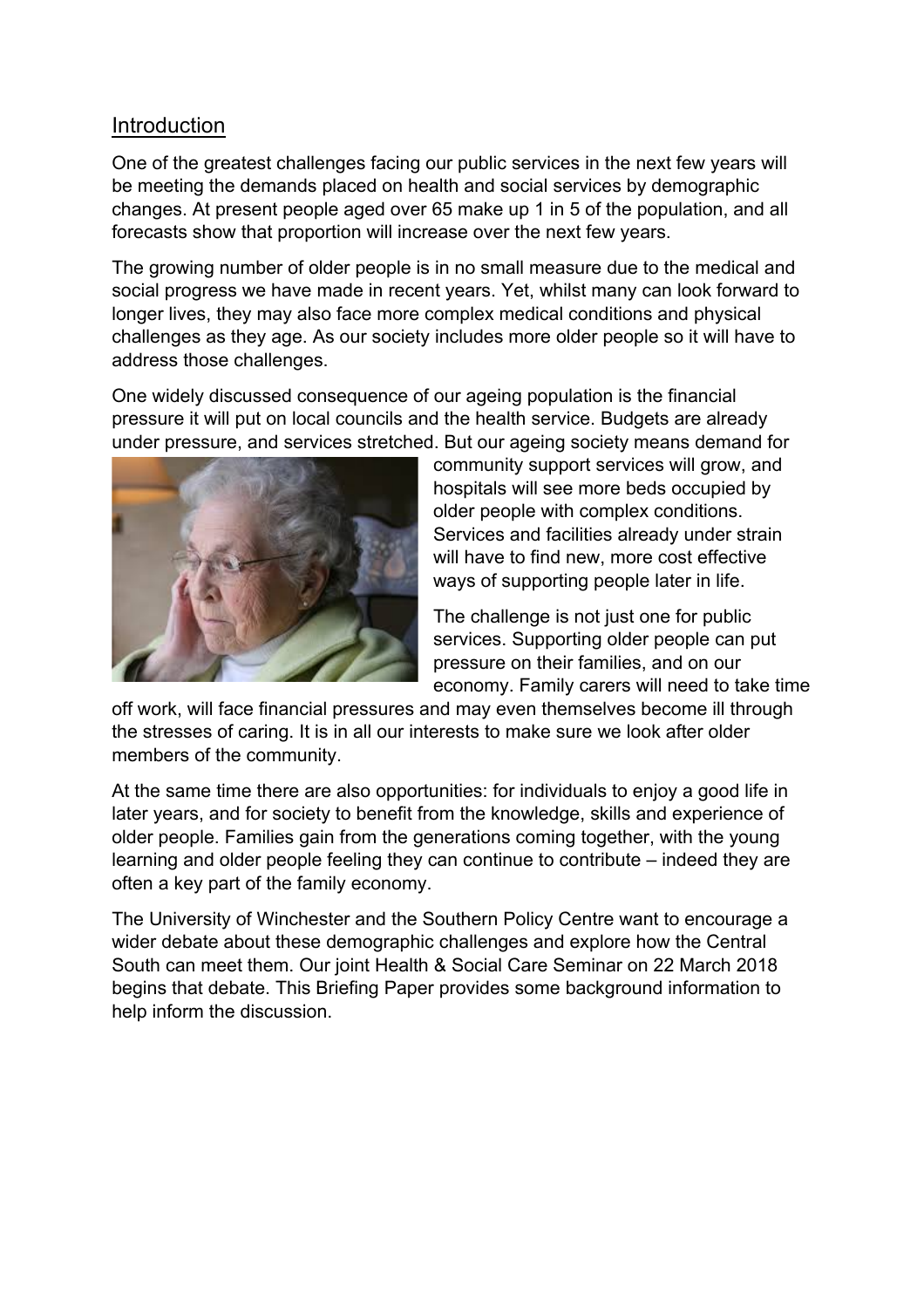## Demographic Changes

England's population is growing. By 2039 it is forecast to grow from 54.32m (million) to 61.54m, an increase of 13.3% (Figure 1)<sup>i</sup>. Older people will make up a greater proportion of that population, with 14.8m people (24.1% of the population) being 65 or older<sup>ii</sup> by 2039.



Figure 1: Proportion of England's population aged 65+ (2014-2039). Numbers in bars are millions of people (source: ONS Population Projections)

In the Central South of England<sup>iii</sup> older people make up a significant proportion of our population. In 2014 19.7% of the population were over 65, whereas the figure for England as a whole is 17.6%. Moreover, that proportion will increase over the following 25 years, by 2039 27.2% of the Central South's population will be over 65, compared to 24.1% across England as a whole (Figure 2).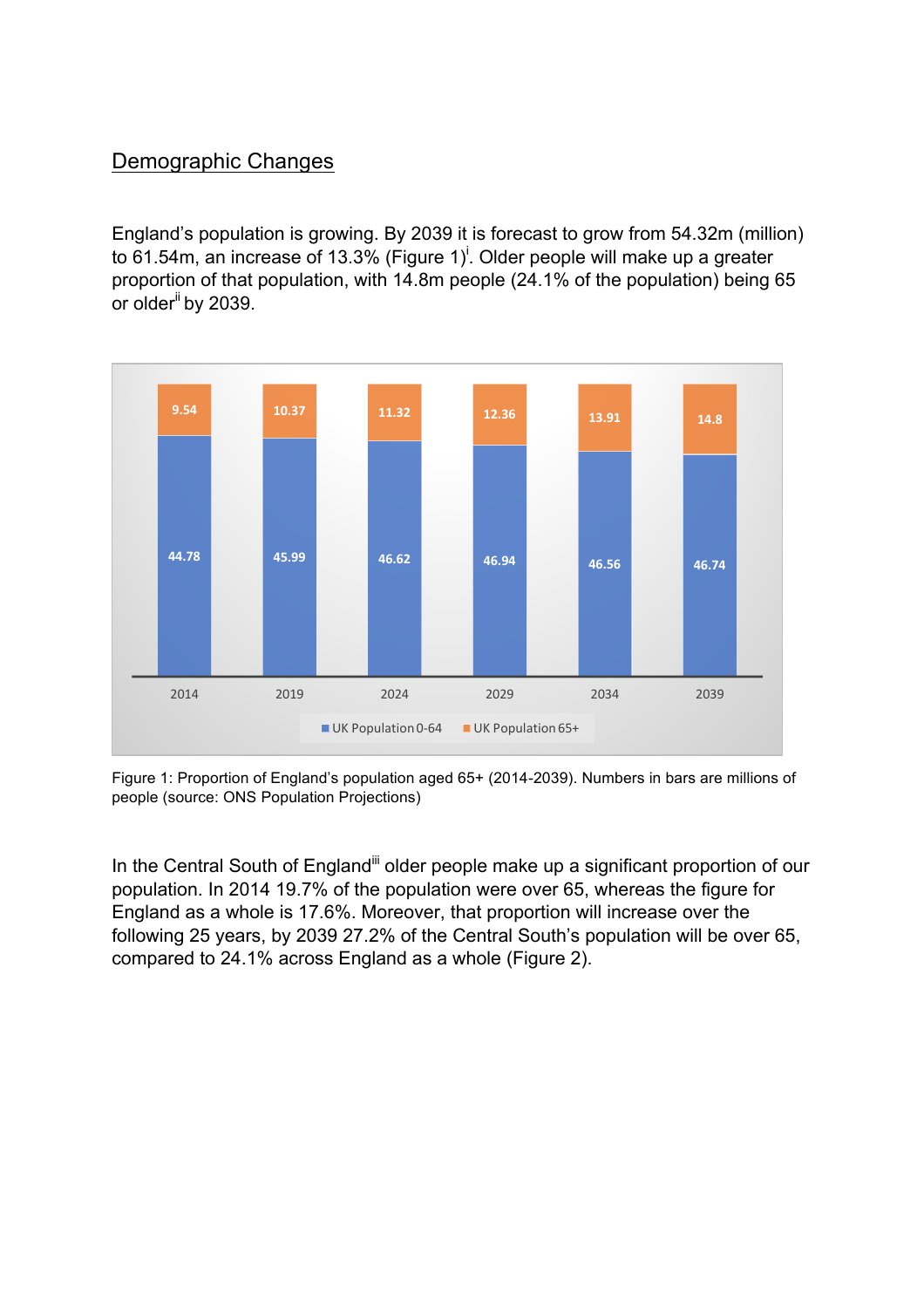

Figure 2: Change in percentage of population of England and the Central South aged 65+ (2014- 2039) (source: ONS Population Projections)

That increase is in large part because people are living longer. Figure 3 shows that, whilst the share of England's population aged between 65 and 69 remains largely unchanged between 2014 and 2039, the percentage in the oldest age category recorded, those aged 90+, doubles (see data in Table1).



Figure 3: Percentage of England's population aged over 65 by five year age cohort (2014 vs. 2039) (source: ONS Population Projections)

|                       | % population in each Age Cohort |       |       |       |       |       |
|-----------------------|---------------------------------|-------|-------|-------|-------|-------|
| Age (years)           | 65-69                           | 70-74 | 75-79 | 80-84 | 85-89 | $90+$ |
| England (2014)        | 5.5                             | 4.0   | 3.3   | 2.4   | 1.5   | 0,8   |
| <b>England (2039)</b> | 5.4                             | 5.4   | 4.8   | 3.6   | 2.5   | 2.3   |
| Central South (2014)  | 5.9                             | 4.3   | 3.6   | 2.8   | 1.8   | 1.1   |
| Central South (2039)  | 5.9                             | 5.9   | 5.3   |       | 3.0   | 2.9   |

Table 1: Percentage of England and Central South population aged over 65 in five year age cohorts (2014 vs. 2039) (source: ONS Population Projections)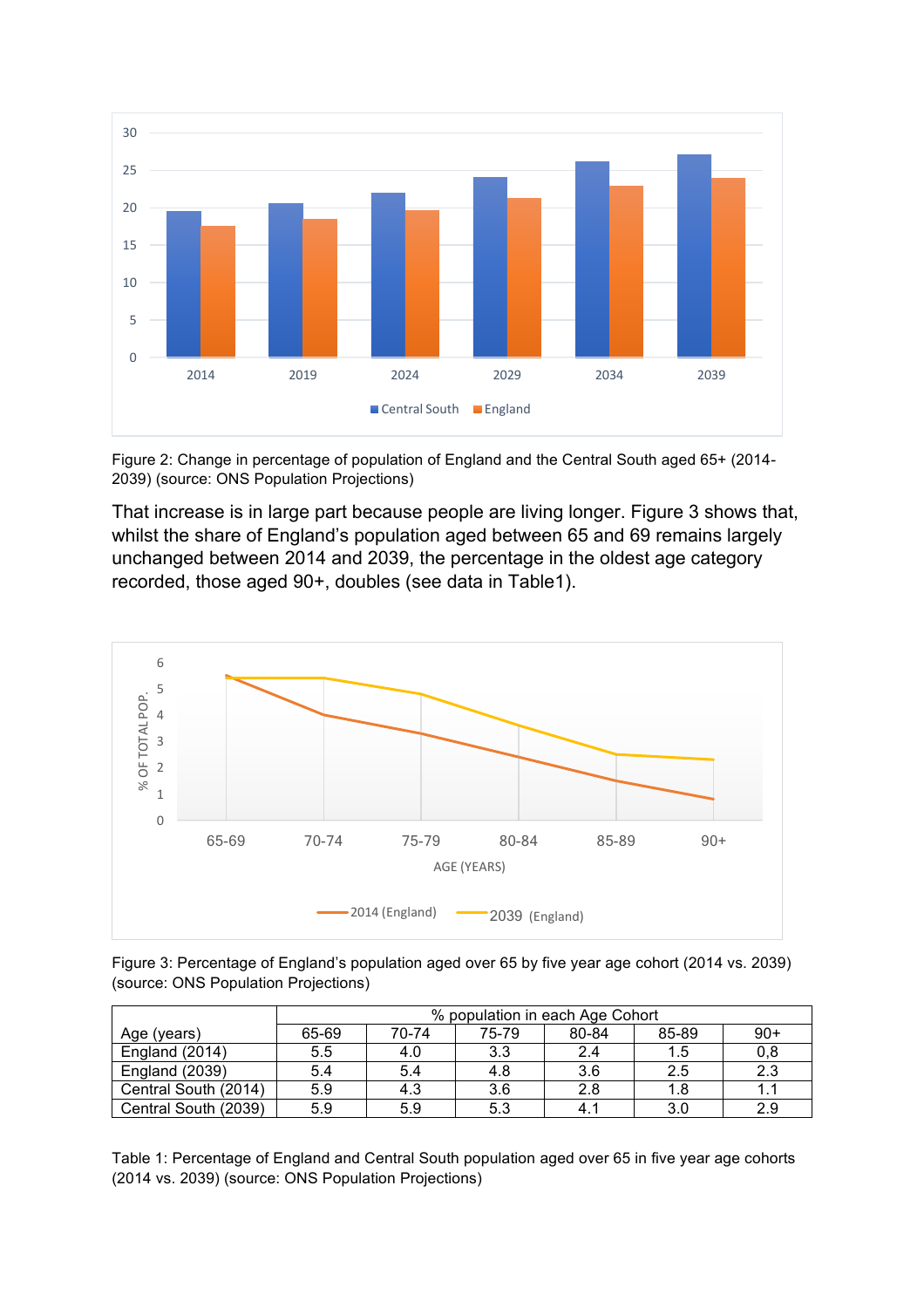The same pattern is evident in the Central South: the proportion of our population in older age categories increases over the next 25 years (Figure 4), and is forecast to exceed the proportion for England as a whole in each age category in each year between 2014 and 2039 (Table 1).



Figure 4: Percentage of Central South's population aged over 65 by five year age cohort (2014 vs. 2039) (source: ONS Population Projections)

To help put those increases in context, Table 2 shows how many more individuals there will be in each of the five year age cohorts.

|                           | Number of individuals in each Age Cohort (thousands) |       |       |       |       |       |
|---------------------------|------------------------------------------------------|-------|-------|-------|-------|-------|
| Age (Years)               | 65-69                                                | 70-74 | 75-79 | 80-84 | 85-89 | $90+$ |
| Central South (2014)      | 329                                                  | 241   | 199   | 156   | 99    | 63    |
| Central South (2039)      | 381                                                  | 386   | 346   | 265   | 192   | 186   |
| Population Growth (14-39) | 52                                                   | 145   | 147   | 109   | 93    | 123   |

Table 2: Change in absolute numbers (thousands) of people in the Central South by five year age cohort (Source: ONS Population Projections)

#### Summary

The population of older people in England is forecast to grow significantly by 2039. The rate of growth in the Central South will outpace that for England as a whole. We can expect to see older people making up around 1 in 4 of the population, with more individuals in older age cohorts: by 2039 there will be nearly 670,000 more older people in the Central South, and 3 in every 100 people in our area will be 90 or older, nearly triple the number we see today. There may be over 3,000 centenarians in our population.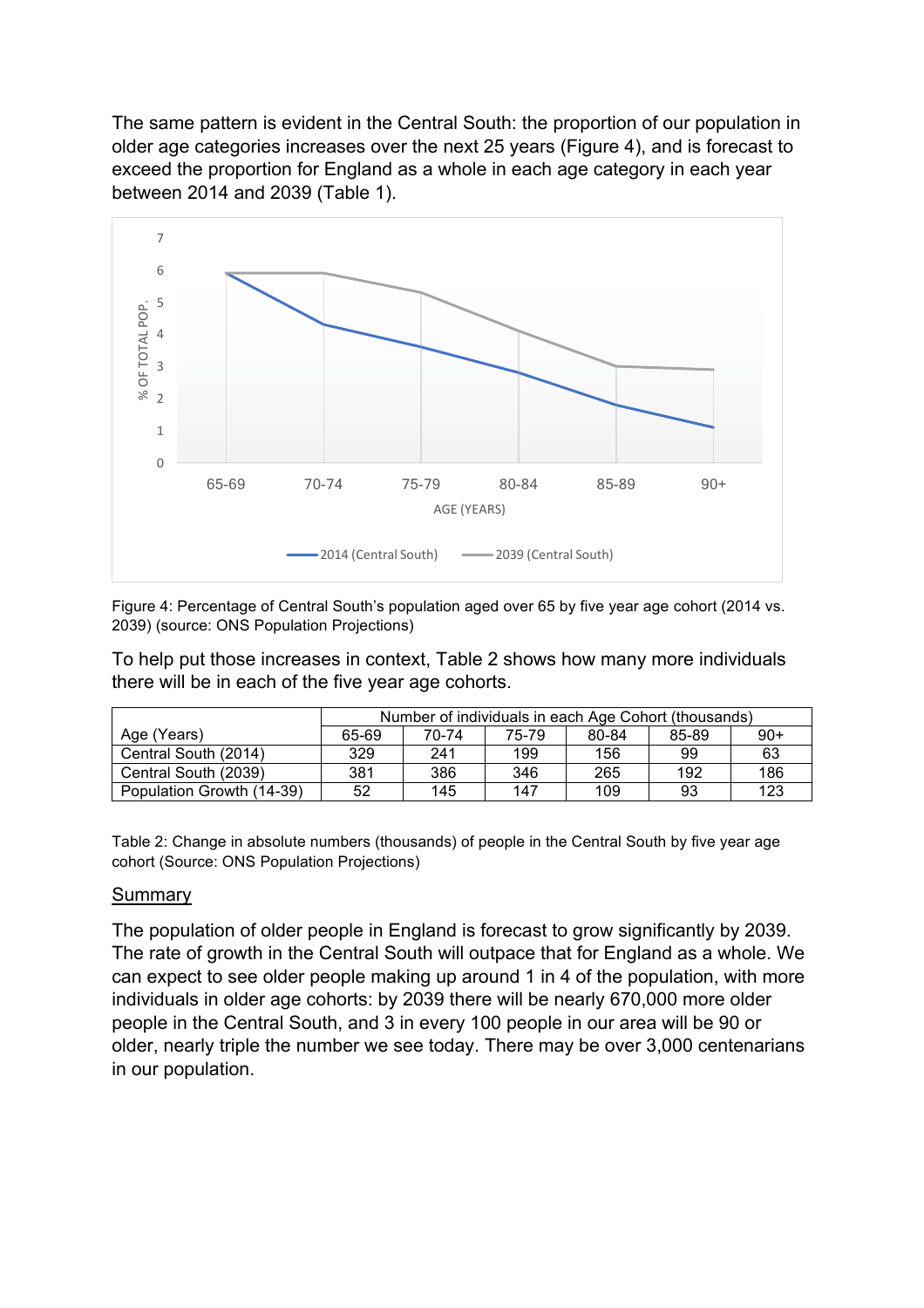## Health & Wellbeing

Older people are more likely to develop ill health or experience long term-conditions. They may become less able to cope with daily life. These changes increase the need for health and social care services to support them. As the proportion of older people in our communities increases, so will the prevalence of those conditions and the demands on services.

The life expectancy of men and women in the Central South is higher than the England average (table  $2)^{w}$ . Statisticians distinguish between 'life expectancy' and 'healthy life expectancy - the number of years individuals can expect to live free from disabilities or debilitating conditions. Table 3 also shows that people in the Central South can expect to live healthier lives for longer, but there will nevertheless be a period in the average life when an older person requires more health care and support. As our population ages, that period will lengthen, and more individuals will require help over a period of years.

|       |                                | England | <b>Central South</b> |  |
|-------|--------------------------------|---------|----------------------|--|
| Men   | Life Expectancy                | 79.5    | 80.2                 |  |
|       | <b>Healthy Life Expectancy</b> | 63.3    | 65.4                 |  |
|       | Difference                     | 16.0    | 14.8                 |  |
| Women | Life Expectancy                | 83.1    | 83.9                 |  |
|       | <b>Healthy Life Expectancy</b> | 63.9    | 66.5                 |  |
|       | <b>Difference</b>              | 19.2    | 17.4                 |  |

Table 3: Difference between Life Expectancy and Healthy Life Expectancy (years) for men and women in England and the Central South (Source: Public Health England, 2014-16 data)

With increasing age people are at greater risk from a number of medical conditions, from cancer to cardio-vascular disease, arthritis or diabetes<sup>v</sup>. For example, in any one year those aged 65 and over have a 1.1% risk of dying from cardiovascular disease, whereas that risk is around  $0.04\%$  in those aged 64 or less<sup>vi</sup>. Early Age Related Macular Degeneration can affect 1 in 6 of those over 85<sup>vii</sup>, and 50% of those at clinical risk from influenza are aged over 65viii.

For these and many other conditions risks increase progressively with age, for example cancer diagnoses per thousand individuals increase with age (Figure  $5)^{x}$ .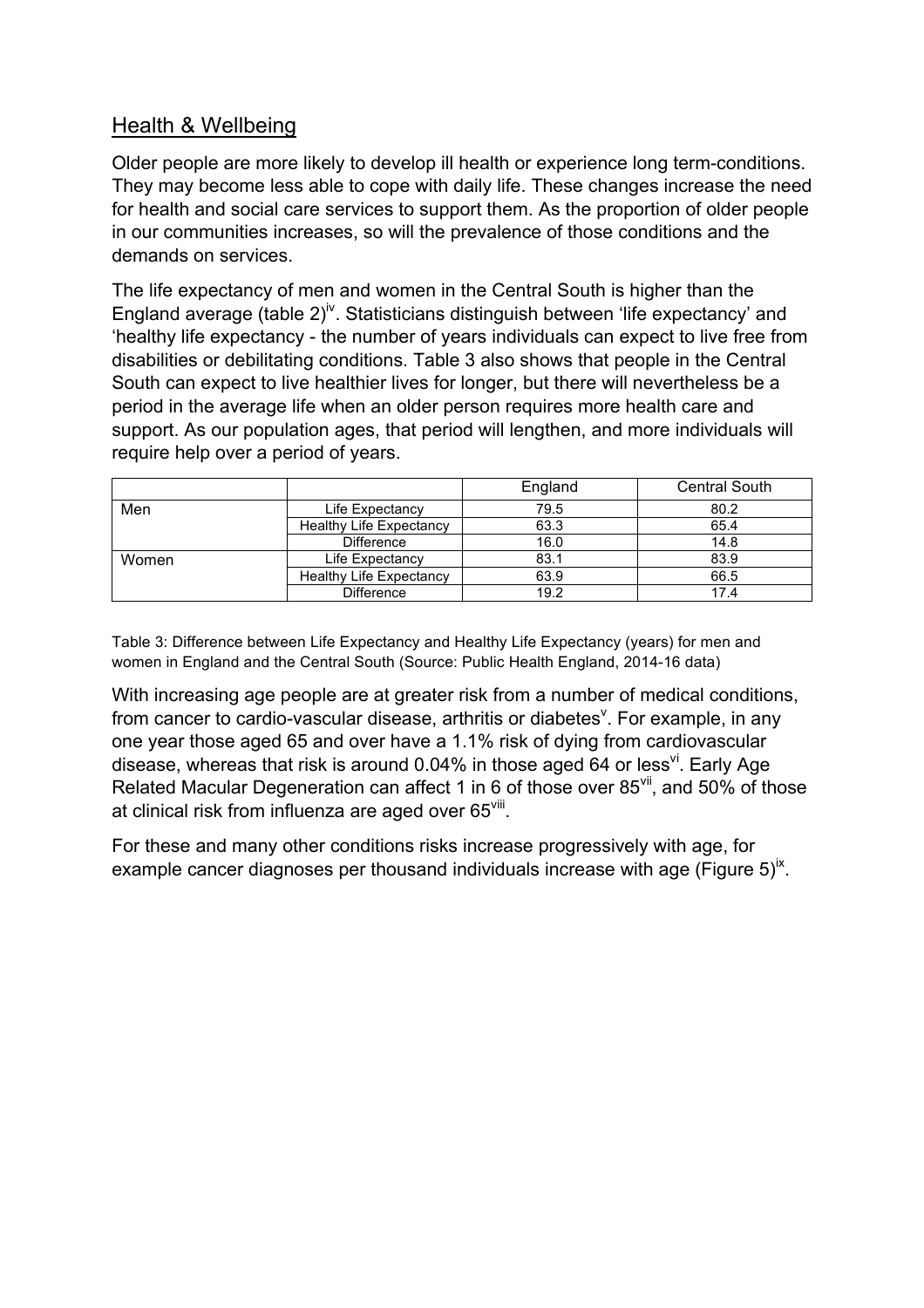

Figure 5: Cancer diagnoses per thousand of England's population (2014) (source: ONS – subnational population data and registration of newly diagnosed cases of cancer)

The prevalence of some mental health conditions also increases with age. The incidence of dementia in individuals is aged-related, the older you are the greater the risk that you are diagnosed with one of the several forms of the condition. Aged 65 around 1.5% of individuals are likely to receive such a diagnosis, by the age of 90 that increases to 30.0% (the risk is higher in women, who also tend to live longer)<sup>x</sup>.

Figure 6 shows the estimated prevalence of dementia in the Central South's older population, by age group, in both 2014 and 2039 (based on sub-national population projections and disease incidence by age: probability of a dementia diagnosis increases with age). The significant increase in prevalence, and so number of individuals affected, over the 25 years in question is clear.



Figure 6: Estimated number of older people in the Central South with a diagnosis of dementia by five year age cohort (2014 vs. 2039) $xi$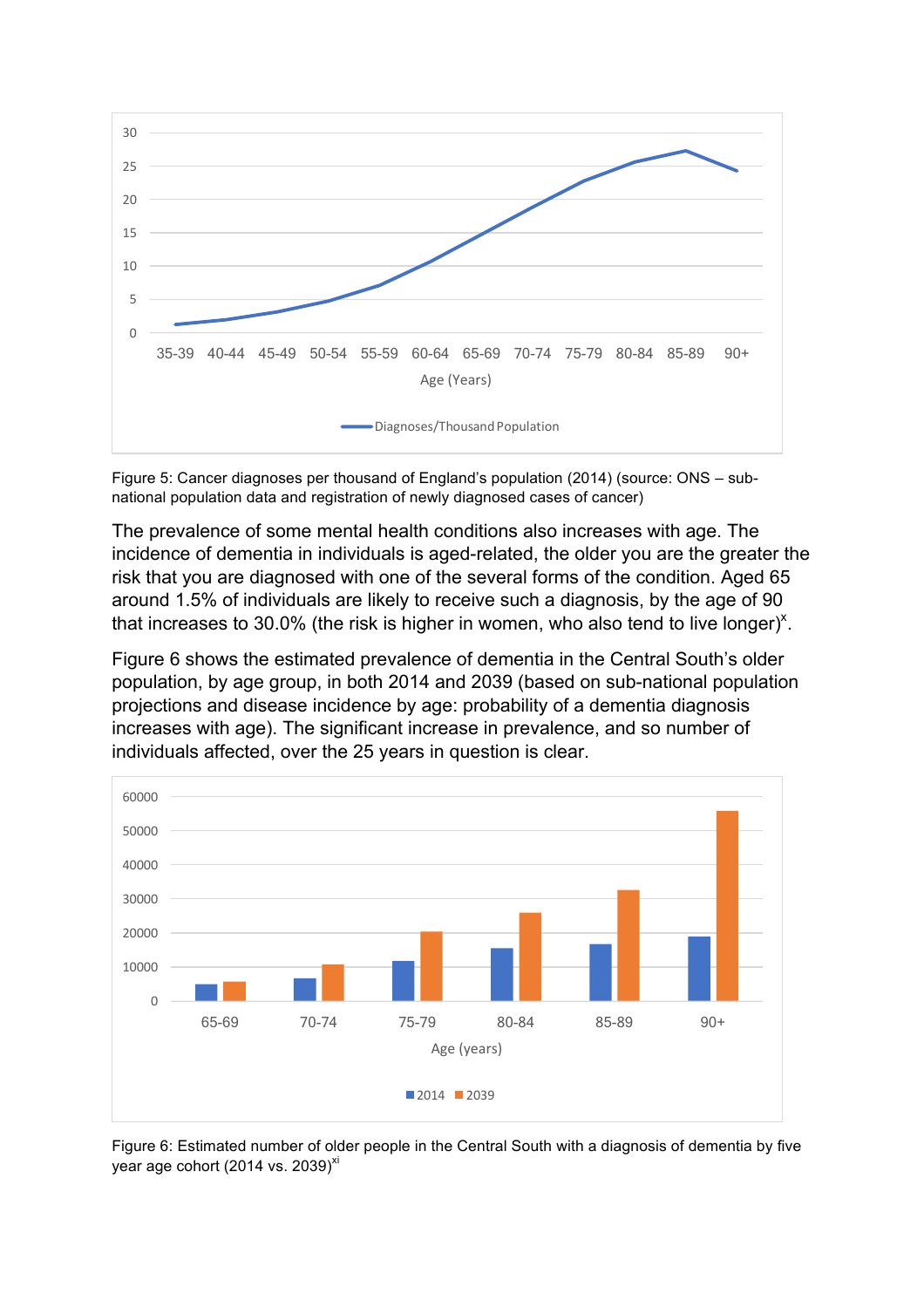The Alzheimer's Society has estimated the total amount spent on health and social care provision for those living with dementia in the UK at £14.6 billion<sup>xii</sup>. These are national figures based on 2014 data. If applied pro-rata to the Central South they suggest total spend of £1.26bn in 2014<sup>xiii</sup>, which will increase as the proportion of older people more vulnerable to the condition rises.

Poor health may have wider impacts on the quality of older people's daily lives. If an individual's mobility is limited they may be less able to cope with daily tasks. Table  $4^{xiv}$  shows how the ability to perform 'Activities of Daily Living' (ADL - basic activities that are necessary to independent living, including eating, bathing and toileting) or 'Instrumental Activities of Daily Living' (IADL - aspects of cognitive and social functioning, including shopping, cooking, doing housework, managing money and using the telephone) decreases with age.

| Age<br>(Years) | 50-54 | 55-59 | 60-64 | 65-69 | 70-74 | 75-79 | $80+$ |
|----------------|-------|-------|-------|-------|-------|-------|-------|
| Men            |       |       |       |       |       |       |       |
| <b>ADL</b>     | 9.8   | 11.0  | 13.3  | 15.2  | 19.0  | 22.7  | 33.6  |
| <b>IADL</b>    | 8.0   | 11.5  | 11.8  | 13.9  | 19.5  | 23.2  | 36.3  |
| Women          |       |       |       |       |       |       |       |
| <b>ADL</b>     | 10.3  | 14.9  | 13.3  | 17.3  | 20.0  | 26.9  | 39.1  |
| <b>IADL</b>    | 12.8  | 16.7  | 16.0  | 19.2  | 21.5  | 27.4  | 52.8  |

Table 4: Percentage of older people reporting difficulties with one or more daily activity (by age cohort and gender)

An increasing older population also brings with it other challenges for society. More older people live alone, Age UK estimate that 49% of those aged over 75 live alone<sup>xv</sup>. They also report that 9% of older people feel trapped in their own home, and 49% see pets or television as their main form of company. 17% have less than weekly contact with family, friends or neighbours. If those estimates hold true for the Central South's older population, then that may mean more than half a million people live alone, and nearly 100,000 feel trapped. If that pattern continues, by 2039 over 800,000 of our older people may live alone and be at risk of loneliness and isolation.

#### **Summary**

Age brings with it an increased vulnerability to illness. As our older population grows, so a number of age-related health conditions will become more common. That will put pressure on both health and social care services. Whilst advances in medicine and treatment will no doubt help in improving the health of older people, those advances will themselves create new expectations and additional costs to treatment. The best chances of improving health and so reducing pressures may come from early intervention and preventative measure.

Equally significant for our service providers are the social consequences of ageing. Some older people struggle to cope with basic daily activities: washing, dressing and feeding themselves. Without support those who are less able to cope will be unable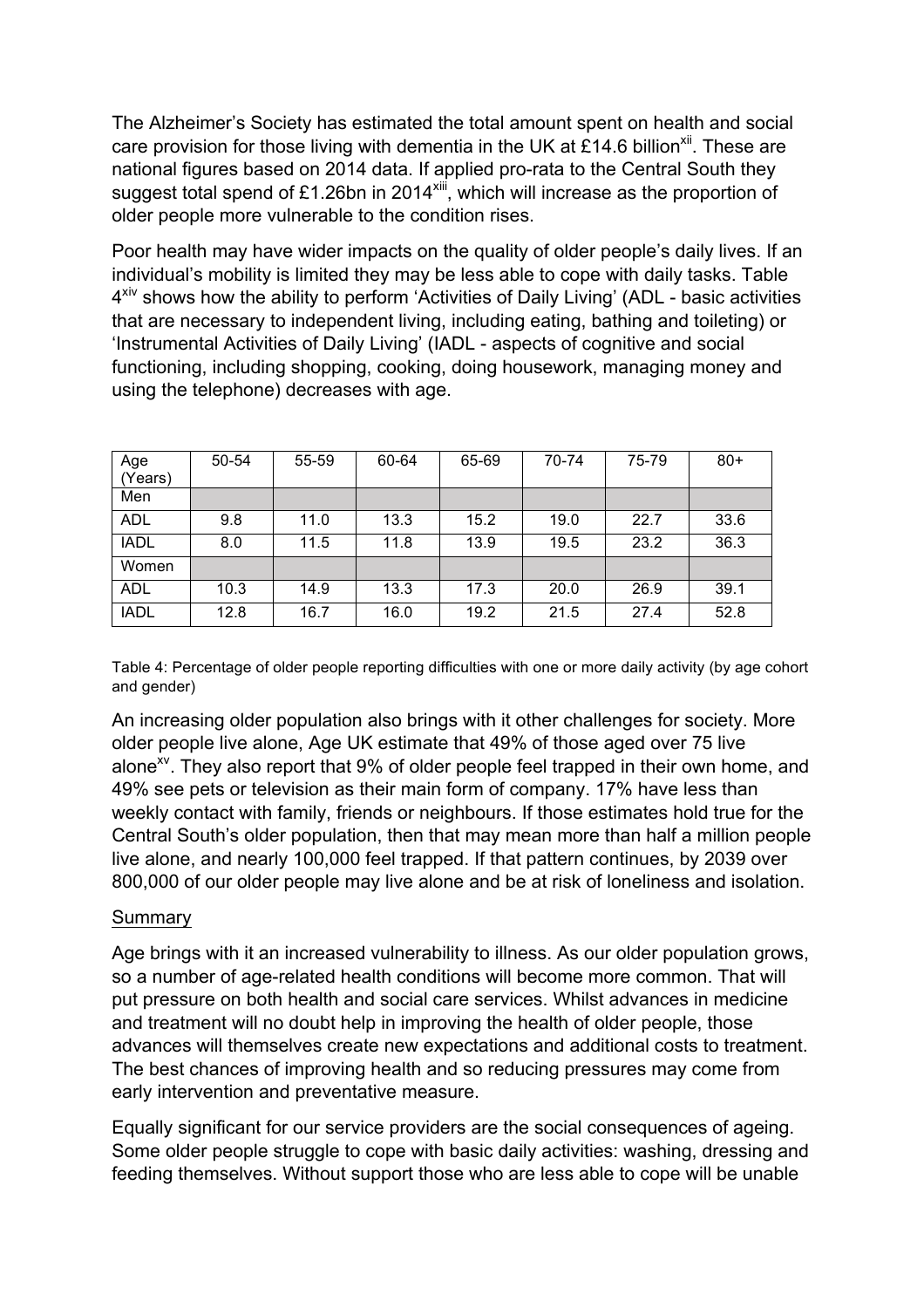to remain in their own homes, and could add to pressures on the health service. Changes in the population's age structure will result in varying needs for services different cohorts of the population. There will be growing demand for social care for the older population, especially the demand for formal or informal help to support the independent living of those in need because of limited mobility, frailty or other physical or mental health problems.

With increasing age there also comes a risk of social isolation, loneliness and limited opportunities to spend time with other people. Isolation can render an individual more vulnerable to illness and in need of support. Improving the quality of life for older people, helping them to remain in their own homes and function as part of our society, is another route to reducing pressures on health services. But it shifts the demand to our social care services.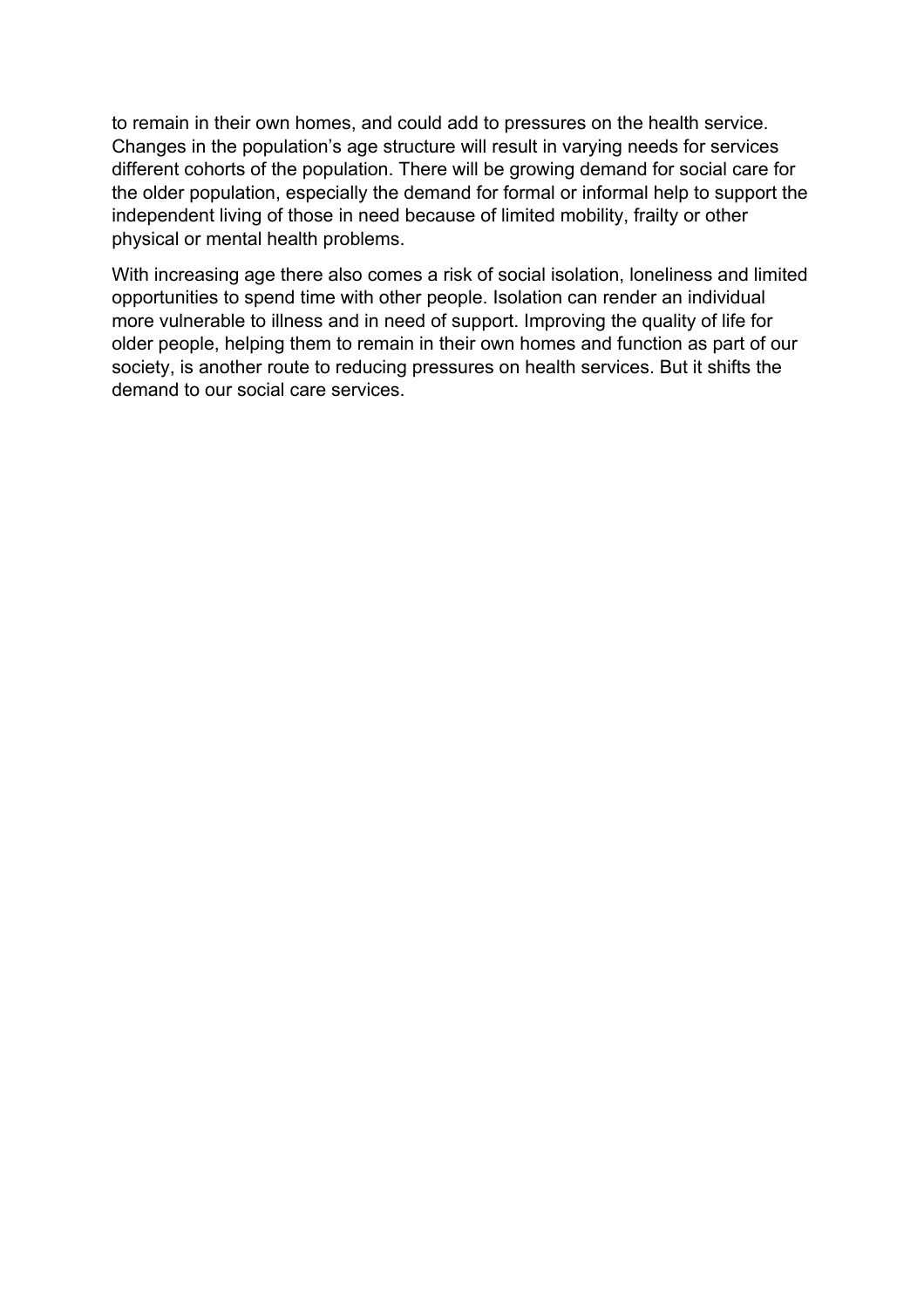# Pressures on Health & Social Care Funding

Most social care is funded by local government<sup> $xvi$ </sup>. Upper Tier local authorities, County and Unitary Councils, are key providers of social care to older people. Other Councils play an important role in supporting older people by providing specialist housing, leisure and other services.

Since 2010 those Councils have borne a significant share of the reductions in public expenditure designed to reduce our national deficit. By 2015-16 Government grant to local authorities, which makes up around 30% of their income had reduced by 37%<sup>xvii</sup>. Spending on adult social care services by local authorities fell from £18.4 billion in 2009/10 to just under £17 billion in 2015/16, a real-terms cut of 8 per cent.



Figure 7: Real Term spending on adult care by local authorities (Source: Kings  $Fund<sup>xviii</sup>$ )

In recent years, additional funding for social care has been transferred from the NHS budget and made available through the Better Care Fund. The government has also given local authorities flexibility to raise additional funding for social care by increasing Council Tax and has promised £2 billion in additional resources over the next three years.

There are concerns in the sector that social care is reaching a funding crisis. Figure 8 reflects a prediction by some councils that the costs of adult and children's social care will outpace any growth in Government or locally generated income, leaving them unable to fund those or other services.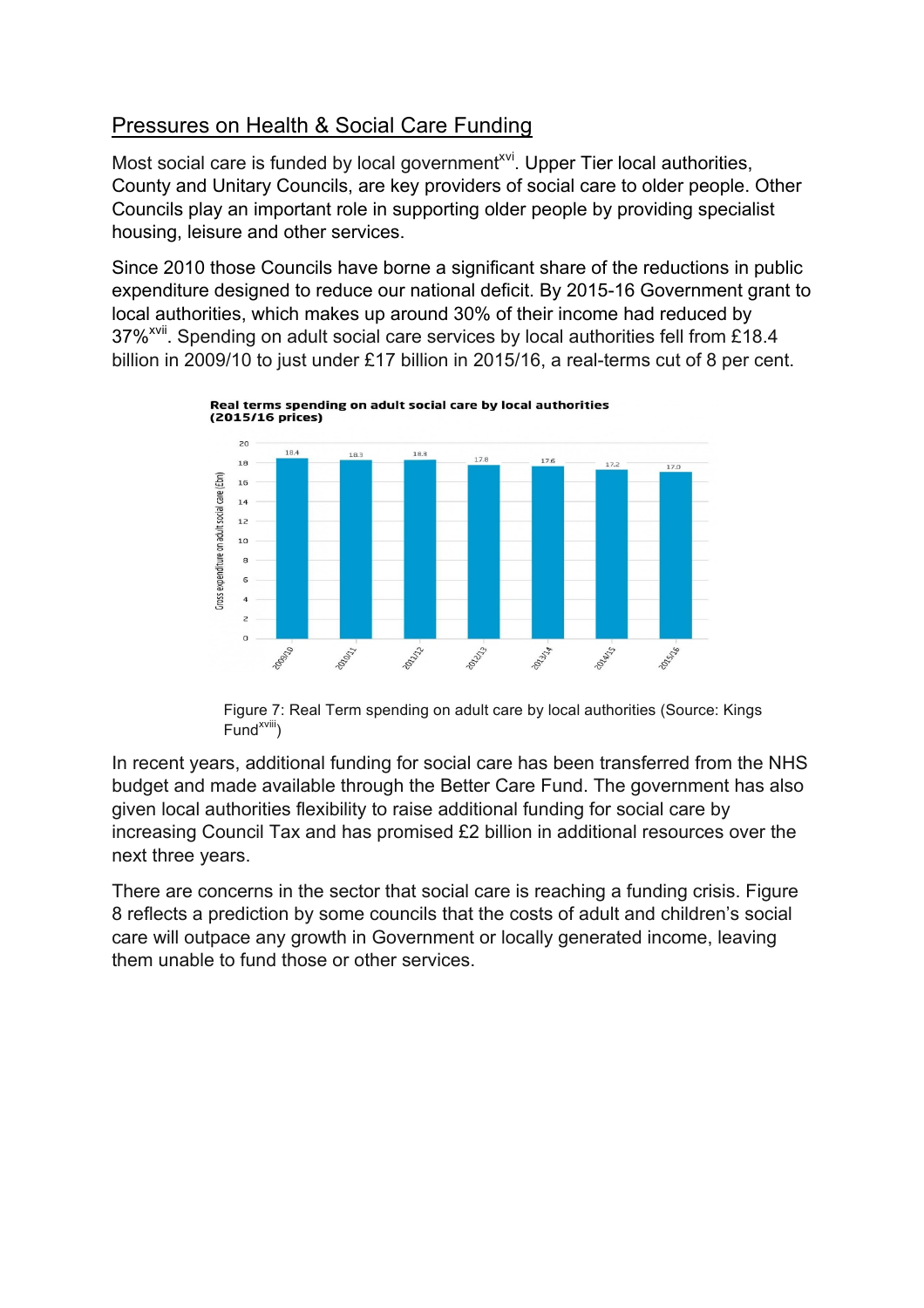

Figure 6: Projections showing how falling council budgets (line) may cause available funds to fall below the forecast costs of providing adult and children's social care services (columns)<sup>xix</sup>. Figures based on spend by London Borough of Barnet (£m), but reflects the trend for most Upper Tier authorities

The NHS provides medical care for older people, and works alongside local authorities to manage individual's needs. They too face their own funding pressures. Figure 8 shows actual and planned support from the Department of Health. Planned spending in England is approximately £124.7 billion in 2017/18, and whilst further increases are planned (the Department of Health budget will grow by 1.2 per cent in real terms between 2009/10 and 2020/21), the rate of growth has slowed compared to historical trends.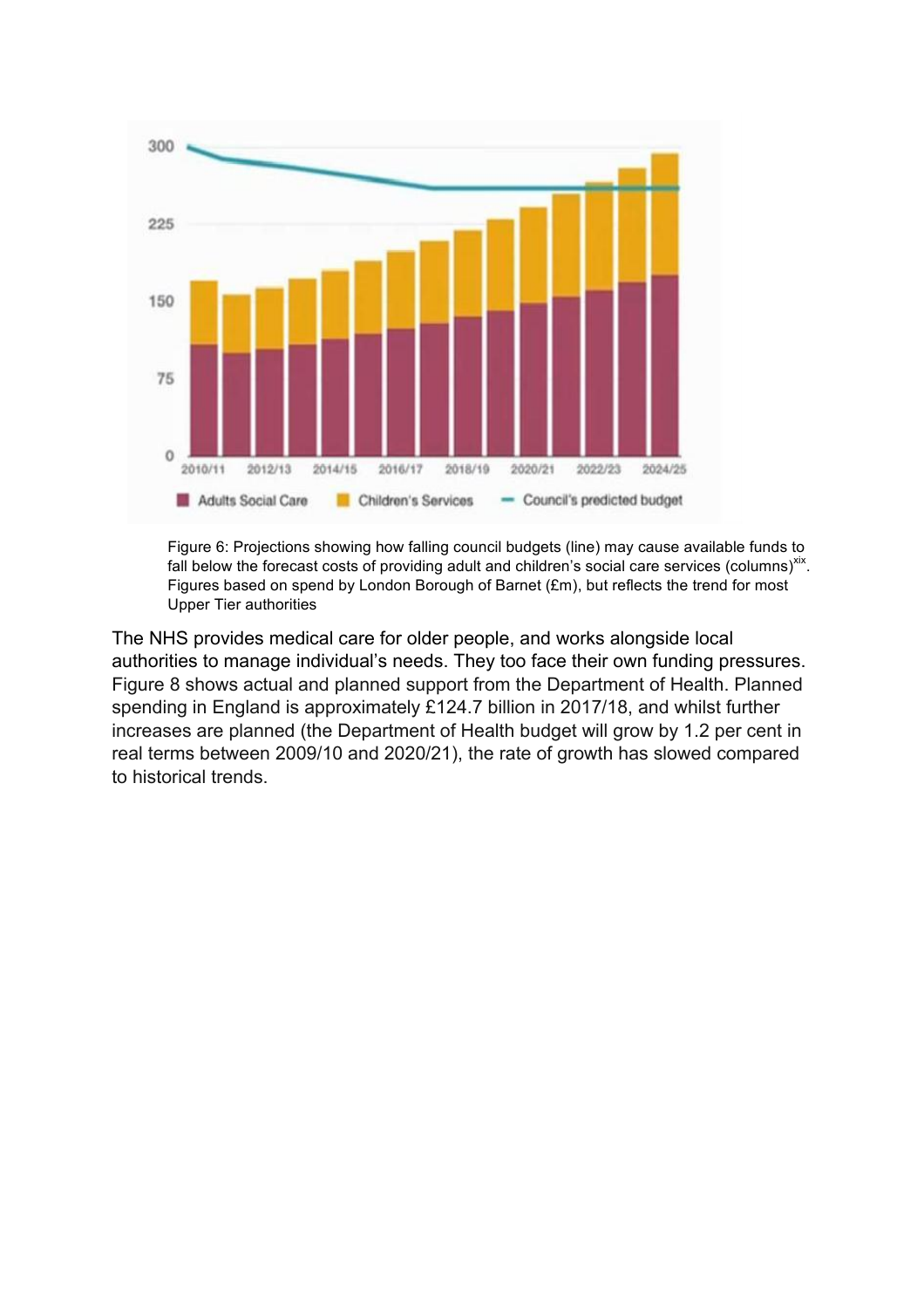

Figure 8: Actual and planned increases in NHS spend (Department of Health total departmental expenditure limit (TDEL), expressed in real terms at 2017/18 prices) (Source: Kings  $Fund^{xx}$ )

Overall, spending on adult social care and the NHS has fluctuated considerably in recent years, figure 9 shows annual percentage change in spend.



Figure 9: Yearly change in real terms spending on the NHS and adult social care in England, 1994– 2014 (for "The Long Term Sustainability of the NHS and Adult Social Care"xxl)

Funding to Councils for adult social care is principally spent on services for older people. The NHS, of course, serves a wider client group. However, spending on older people can be significant: although people aged 75 or older account for only around 8 per cent of the population, it is estimated they account for around 28 per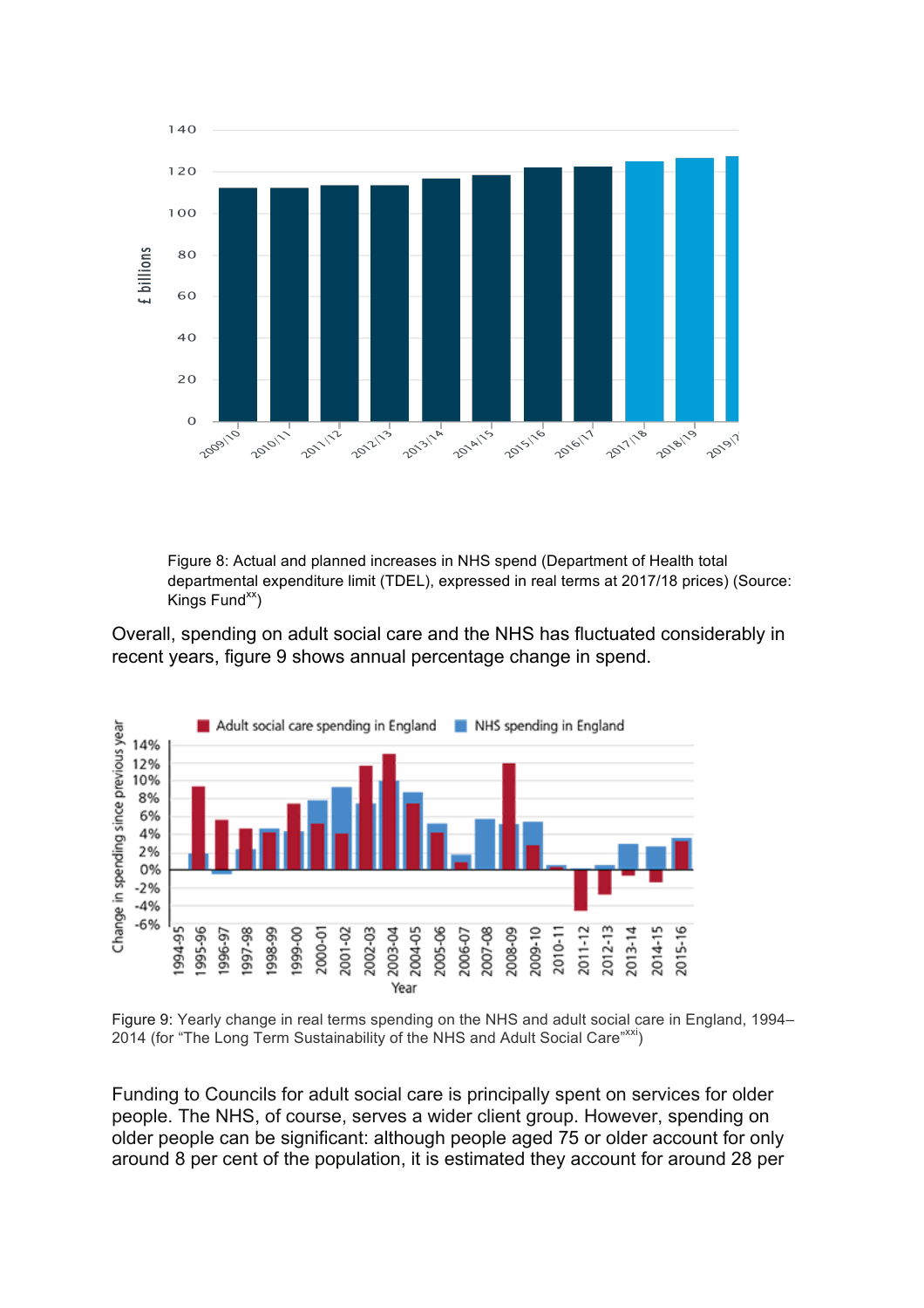cent of NHS expenditure<sup>xxii</sup>. Figure 10 shows how the cost of health care increases with age.



Figure 10: Profile of health spend by age. (Source: OBR<sup>xxiii</sup>)

#### **Summary**

The growing demands of an ageing population come at a challenging time for both local authority and NHS budgets. Spending is under pressure just as the cohort of older people who will require support from health and social care services grows to become a larger proportion of our population. In the next few years, as medical techniques and technologies improve, so we will be able to do more to sustain older people, provided we can bear the cost of new treatments.

The answer is not simply to call for more money, that's unrealistic. We need to think differently about how we tackle demographic changes. Many local authorities are exploring new and innovative ways of providing support to those needing social care, including our older population. Some initiatives entail them working more closely with partner organisations, whether other councils, the voluntary sector or the NHS, to integrate services. Others have focused on digitisation, making more use of technology to help and support their clients. The same drive to improve efficiency through innovation is giving rise to fresh ideas across the NHS.

The challenge for all involved in social care is to square the circle: continue to improve the lives of older people whilst living within ever tighter budgets. The only way forward must be through fresh approaches, innovative ideas and stronger partnerships.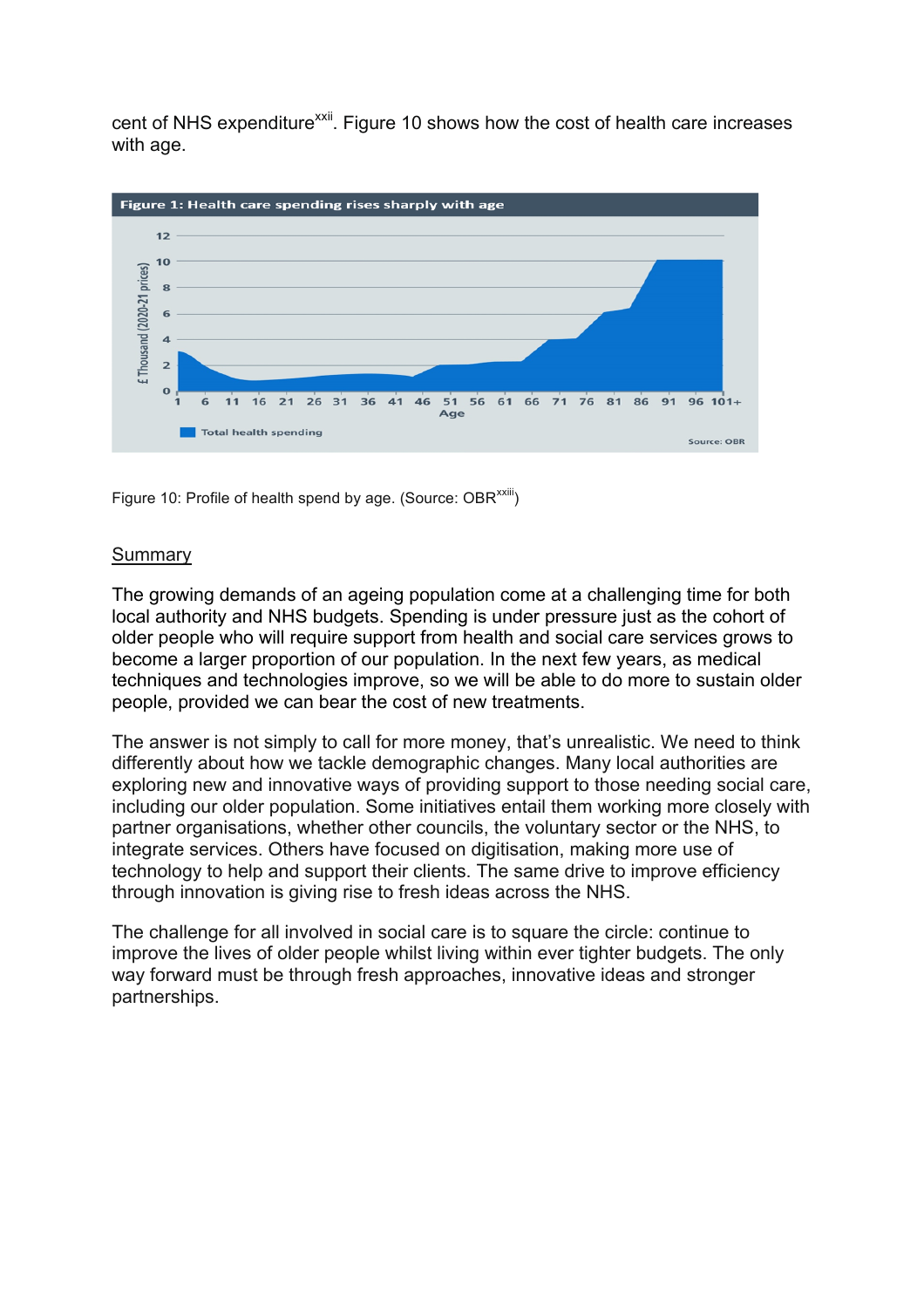## The Southern Policy Centre

The Southern Policy Centre was established in 2014 to provide an independent voice for Central Southern England, covering the area from Dorset to West Sussex and from Hampshire and the Isle of Wight north to Oxfordshire. We try to understand the challenges our community faces and find policy solutions that can make a difference.

Since we highlighted the challenges the Central South faces from an ageing population in May 2017 the Southern Policy Centre has tried to encourage a broad debate about how we can collectively meet those challenges. The seminar we are hosting with the University of Winchester is the beginning of a programme of work we would like to develop, exploring a number of key topics, including:

- Funding of social care
- Housing for older people
- New models of service integration and deliver
- Healthy lives for older people
- Ageing and the local economy

Later this year, Southern Policy Centre, operating as ODI Hants, plan two linked events on the theme of "Issues and opportunities associated with an ageing population". The first event will bring together policy professionals and the data/ technical community. Senior policy makers will begin by describing key challenges associated with specific policy areas, e.g. transport, social care, public health etc. to the wider audience. Participants will then explore the potential data-driven solutions.

At the second, follow-up event, members of the technical/data community will pitch their potential solutions to policy makers and their colleagues. The format will be similar to 'Dragon's Den', with a mixture of presentations and demonstrations, followed by question and discussion. In the afternoon, after deliberation, a judging panel will identify a winner and two runners-up, who will receive funding to run a pilot project of their solution.

We are happy to discuss opportunities with those who want to work with SPC or support our research.